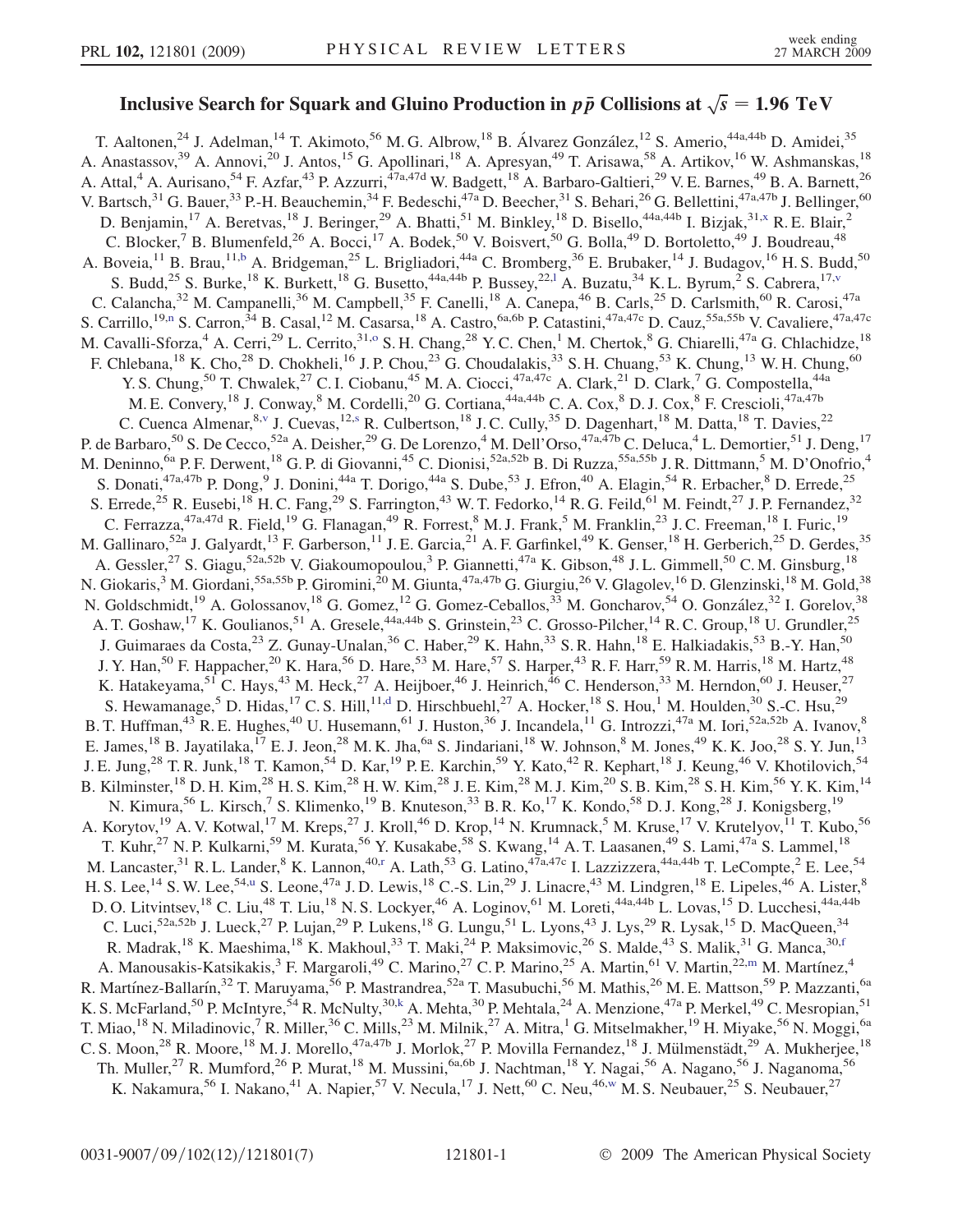<span id="page-1-0"></span>J. Nielsen,<sup>29,[h](#page-6-0)</sup> L. Nodulman,<sup>2</sup> M. Norman,<sup>10</sup> O. Norniella,<sup>25</sup> E. Nurse,<sup>31</sup> L. Oakes,<sup>43</sup> S. H. Oh,<sup>17</sup> Y. D. Oh,<sup>28</sup> I. Oksuzian,<sup>19</sup> T. Okusawa,<sup>42</sup> R. Orava,<sup>24</sup> S. Pagan Griso,<sup>44a,44b</sup> E. Palencia,<sup>18</sup> V. Papadimitriou,<sup>18</sup> A. Papaikonomou,<sup>27</sup> A. A. Paramonov,<sup>14</sup> B. Parks,<sup>40</sup> S. Pashapour,<sup>34</sup> J. Patrick,<sup>18</sup> G. Pauletta,<sup>55a,55b</sup> M. Paulini,<sup>13</sup> C. Paus,<sup>33</sup> T. Peiffer,<sup>27</sup> D. E. Pellett,<sup>8</sup> A. Penzo,<sup>55a</sup> T. J. Phillips,<sup>17</sup> G. Piacentino,<sup>47a</sup> E. Pianori,<sup>46</sup> L. Pinera,<sup>19</sup> K. Pitts,<sup>25</sup> C. Plager,<sup>9</sup> L. Pondrom,<sup>60</sup> X. Portell,<sup>4[,y](#page-6-0)</sup> O. Poukhov,<sup>16[,a](#page-6-0)</sup> N. Pounder,<sup>43</sup> F. Prakoshyn,<sup>16</sup> A. Pronko,<sup>18</sup> J. Proudfoot,<sup>2</sup> F. Ptohos,<sup>18[,j](#page-6-0)</sup> E. Pueschel,<sup>13</sup> G. Punzi,<sup>47a,47b</sup> J. Pursley,<sup>60</sup> J. Rademacker,<sup>43[,d](#page-6-0)</sup> A. Rahaman,<sup>48</sup> V. Ramakrishnan,<sup>60</sup> N. Ranjan,<sup>49</sup> I. Redondo,<sup>32</sup> V. Rekovic,<sup>38</sup> P. Renton,<sup>43</sup> M. Renz,<sup>27</sup> M. Rescigno,<sup>52a</sup> S. Richter,<sup>27</sup> F. Rimondi,<sup>6a,6b</sup> L. Ristori,<sup>47a</sup> A. Robson,<sup>22</sup> T. Rodrigo,<sup>12</sup> T. Rodriguez,<sup>46</sup> E. Rogers,<sup>25</sup> S. Rolli,<sup>57</sup> R. Roser,<sup>18</sup> M. Rossi,<sup>55a</sup> R. Rossin,<sup>11</sup> P. Roy,<sup>34</sup> A. Ruiz,<sup>12</sup> J. Russ,<sup>13</sup> V. Rusu,<sup>18</sup> A. Safonov,<sup>54</sup> W. K. Sakumoto,<sup>50</sup> O. Saltó,<sup>4</sup> L. Santi,<sup>55a,55b</sup> S. Sarkar,<sup>52a,52b</sup> L. Sartori,<sup>47a</sup> K. Sato,<sup>18</sup> A. S[a](#page-6-0)voy-Navarro,<sup>45</sup> P. Schlabach,<sup>18</sup> A. Schmidt,<sup>27</sup> E. E. Schmidt,<sup>18</sup> M. A. Schmidt,<sup>14</sup> M. P. Schmidt,<sup>61,a</sup> M. Schmitt,<sup>39</sup> T. Schwarz, <sup>8</sup> L. Scodellaro, <sup>12</sup> A. Scribano, <sup>47a, 47c</sup> F. Scuri, <sup>47a</sup> A. Sedov, <sup>49</sup> S. Seidel, <sup>38</sup> Y. Seiya, <sup>42</sup> A. Semenov, <sup>16</sup> L. Sexton-Kennedy,<sup>18</sup> F. Sforza,<sup>47a</sup> A. Sfyrla,<sup>25</sup> S. Z. Shalhout,<sup>59</sup> T. Shears,<sup>30</sup> P. F. Shepard,<sup>48</sup> M. Shimojima,<sup>56[,q](#page-6-0)</sup> S. Shiraishi,<sup>14</sup> M. Shochet,<sup>14</sup> Y. Shon,<sup>60</sup> I. Shreyber,<sup>37</sup> A. Sidoti,<sup>47a</sup> P. Sinervo,<sup>34</sup> A. Sisakyan,<sup>16</sup> A. J. Slaughter,<sup>18</sup> J. Slaunwhite,<sup>40</sup> K. Sliwa,<sup>57</sup> J. R. Smith,<sup>8</sup> F. D. Snider,<sup>18</sup> R. Snihur,<sup>34</sup> A. Soha,<sup>8</sup> S. Somalwar,<sup>53</sup> V. Sorin,<sup>36</sup> J. Spalding,<sup>18</sup> T. Spreitzer,<sup>34</sup> P. Squillacioti,<sup>47a,47c</sup> M. Stanitzki,<sup>61</sup> R. St. Denis,<sup>22</sup> B. Stelzer,<sup>9[,t](#page-6-0)</sup> O. Stelzer-Chilton,<sup>17</sup> D. Stentz,<sup>39</sup> J. Strologas,<sup>38</sup> G. L. Strycker,<sup>35</sup> D. Stuart,<sup>11</sup> J. S. Suh,<sup>28</sup> A. Sukhanov,<sup>18</sup> I. Suslov,<sup>16</sup> T. Suzuki,<sup>56</sup> A. Taffard,<sup>25[,g](#page-6-0)</sup> R. Takashima,<sup>41</sup> Y. Takeuchi,<sup>56</sup> R. Tanaka,<sup>41</sup> M. Tecchio,<sup>35</sup> P. K. Teng,<sup>1</sup> K. Terashi,<sup>51</sup> J. Thom,<sup>18[,i](#page-6-0)</sup> A. S. Thompson,<sup>22</sup> G. A. Thompson,<sup>25</sup> E. Thomson,<sup>46</sup> P. Tipton,<sup>61</sup> P. Ttito-Guzmán,<sup>32</sup> S. Tkaczyk,<sup>18</sup> D. Toback,<sup>54</sup> S. Tokar,<sup>15</sup> K. Tollefson,<sup>36</sup> T. Tomura,<sup>56</sup> D. Tonelli,<sup>18</sup> S. Torre,<sup>20</sup> D. Torretta,<sup>18</sup> P. Totaro,<sup>55a,55b</sup> S. Tourneur,<sup>45</sup> M. Trovato,<sup>47a</sup> S.-Y. Tsai,<sup>1</sup> Y. Tu,<sup>46</sup> N. Turini,<sup>47a,47[c](#page-6-0)</sup> F. Ukegawa,<sup>56</sup> S. Vallecorsa,<sup>21</sup> N. van Remortel,<sup>24,c</sup> A. Varganov,<sup>35</sup> E. Vataga,<sup>47a,47d</sup> F. Vázquez,<sup>19[,n](#page-6-0)</sup> G. Velev, <sup>18</sup> C. Vellidis, <sup>3</sup> V. Veszpremi, <sup>49</sup> M. Vidal, <sup>32</sup> R. Vidal, <sup>18</sup> I. Vila, <sup>12</sup> R. Vilar, <sup>12</sup> T. Vine, <sup>31</sup> M. Vogel, <sup>38</sup> I. Volobouev,<sup>29[,u](#page-6-0)</sup> G. Volpi,<sup>47a,47b</sup> P. Wagner,<sup>46</sup> R. G. Wagner,<sup>2</sup> R. L. Wagner,<sup>18</sup> W. Wagner,<sup>27</sup> J. Wagner-Kuhr,<sup>27</sup> T. Wakisaka,<sup>42</sup> R. Wallny,<sup>9</sup> S. M. Wang,<sup>1</sup> A. Warburton,<sup>34</sup> D. Waters,<sup>31</sup> M. Weinberger,<sup>54</sup> J. Weinelt,<sup>27</sup> W. C. Wester III,<sup>18</sup> B. Whitehouse,<sup>57</sup> D. Whiteson,<sup>46[,g](#page-6-0)</sup> A. B. Wicklund,<sup>2</sup> E. Wicklund,<sup>18</sup> S. Wilbur,<sup>14</sup> G. Williams,<sup>34</sup> H. H. Williams,<sup>46</sup> P. Wilson,<sup>18</sup> B. L. Winer,<sup>40</sup> P. Wittich,<sup>18[,i](#page-6-0)</sup> S. Wolbers,<sup>18</sup> C. Wolfe,<sup>14</sup> T. Wright,<sup>35</sup> X. Wu,<sup>21</sup> F. Würthwein,<sup>10</sup> S. M. Wynne,<sup>30</sup> S. Xie,<sup>33</sup> A. Yagil,<sup>10</sup> K. Yamamoto,<sup>42</sup> J. Yamaoka,<sup>53</sup> U.K. Yang,<sup>14[,p](#page-6-0)</sup> Y.C. Yang,<sup>28</sup> W.M. Yao,<sup>29</sup> G.P. Yeh,<sup>18</sup> J. Yoh,<sup>18</sup> K. Yorita,<sup>14</sup> T. Yoshida,<sup>42</sup> G. B. Yu,<sup>50</sup> I. Yu,<sup>28</sup> S. S. Yu,<sup>18</sup> J. C. Yun,<sup>18</sup> L. Zanello,<sup>52a,52b</sup> A. Zanetti,<sup>55a</sup> X. Zhang,<sup>25</sup>

Y. Zh[e](#page-6-0)ng,<sup>9,e</sup> and S. Zucchelli<sup>6a,6b</sup>

(CDF Collaboration)

<sup>1</sup>Institute of Physics, Academia Sinica, Taipei, Taiwan 11529, Republic of China<br><sup>2</sup><sup>4</sup> Engange National Laboratory, Argonne, Illinois 60430, USA

 $A$ rgonne National Laboratory, Argonne, Illinois 60439, USA<br> $3$ University of Athens, 157 71 Athens, Greece

<sup>3</sup>University of Athens, 157 71 Athens, Greece<sup>3</sup> Theories *Lyniversity* of Athens, 157 71 Athens, Greece<sup>4</sup>

Institut de Fisica d'Altes Energies, Universitat Autonoma de Barcelona, E-08193, Bellaterra (Barcelona), Spain <sup>5</sup>

<sup>5</sup>Baylor University, Waco, Texas 76798, USA<br><sup>6a</sup>Istituto Nazionale di Fisica Nucleare Bologna, I-40127 Bologna, Italy<br><sup>6b</sup>University of Bologna, I-40127 Bologna, Italy

 ${}^{7}$ Brandeis University, Waltham, Massachusetts 02254, USA

 ${}^{8}$ University of California, Davis, Davis, California 95616, USA

<sup>9</sup>University of California, Los Angeles, Los Angeles, California 90024, USA<br><sup>10</sup>University of California, San Diego, La Jolla, California 92093, USA

<sup>11</sup>University of California, Santa Barbara, Santa Barbara, California 93106, USA<br><sup>12</sup>Instituto de Fisica de Cantabria, CSIC-University of Cantabria, 39005 Santander, Spain<br><sup>13</sup>Carnegie Mellon University, Pittsburgh, Penn

Institute of Experimental Physics, 040 01 Kosice, Slovakia<br>
<sup>16</sup>Joint Institute for Nuclear Research, RU-141980 Dubna, Russia<br>
<sup>17</sup>Duke University, Durham, North Carolina 27708, USA<br>
<sup>18</sup>Fermi National Accelerator Laborat

## 121801-2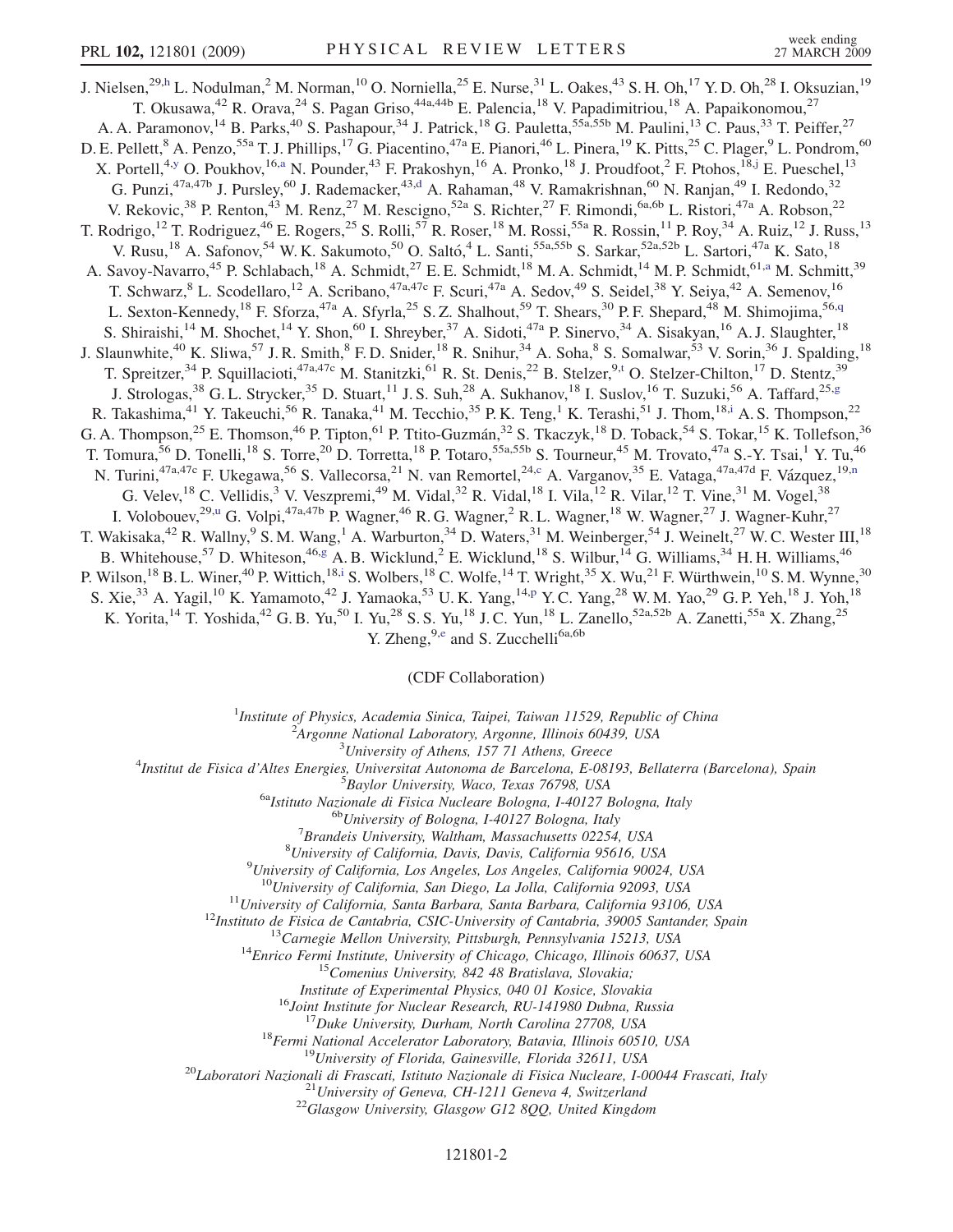<sup>23</sup>Harvard University, Cambridge, Massachusetts 02138, USA<br><sup>24</sup>Division of High Energy Physics, Department of Physics, University of Helsinki and Helsinki Institute of Physics,

FIN-00014, Helsinki, Finland<br><sup>25</sup>University of Illinois, Urbana, Illinois 61801, USA<br><sup>26</sup>The Johns Hopkins University, Baltimore, Maryland 21218, USA<br><sup>27</sup>Institut für Experimentelle Kernphysik, Universität Karlsruhe, 76128

Seoul National University, Seoul 151-742, Korea;

Sungkyunkwan University, Suwon 440-746, Korea;

Korea Institute of Science and Technology Information, Daejeon, 305-806, Korea;

Chonnam National University, Gwangju, 500-757, Korea<br><sup>29</sup>Ernest Orlando Lawrence Berkeley National Laboratory, Berkeley, California 94720, USA<br><sup>30</sup>University of Liverpool, Liverpool L69 7ZE, United Kingdom<br><sup>31</sup>University C

 $34$ Institute of Particle Physics: McGill University, Montréal, Canada H3A 2T8;

and University of Toronto, Toronto, M5S 1A7, Canada<br><sup>35</sup>University of Michigan, Ann Arbor, Michigan 48109, USA<br><sup>36</sup>Michigan State University, East Lansing, Michigan 48824, USA<br><sup>37</sup>Institution for Theoretical and Experiment

<sup>43</sup>University of Oxford, Oxford OX1 3RH, United Kingdom<br><sup>44a</sup>Istituto Nazionale di Fisica Nucleare, I-35131 Padova, Italy<br><sup>44b</sup>Sezione di Padova-Trento, University of Padova, I-35131 Padova, Italy<br><sup>45</sup>LPNHE, Universite P

<sup>47a</sup>Istituto Nazionale di Fisica Nucleare Pisa, I-56127 Pisa, Italy<br><sup>47b</sup>University of Pisa, I-56127 Pisa, Italy<br><sup>47c</sup>University of Siena, I-56127 Pisa, Italy<br><sup>47d</sup>Scuola Normale Superiore, I-56127 Pisa, Italy<br><sup>48</sup>Univer

 $^{50}$ University of Rochester, Rochester, New York 14627, USA  $^{51}$ The Rockefeller University, New York, New York 10021, USA  $^{52}$ <sub>4</sub>Istituto Nazionale di Fisica Nucleare, 1-00185 Roma, Italy

<sup>52b</sup>Sezione di Roma 1, Sapienza Università di Roma, I-00185 Roma, Italy<br><sup>53</sup>Rutgers University, Piscataway, New Jersey 08855, USA<br><sup>54</sup>Texas A&M University, College Station, Texas 77843, USA<br><sup>55a</sup>Istituto Nazionale di Fis

<sup>55b</sup>University of Trieste/Udine, Italy<br><sup>56</sup>University of Tsukuba, Tsukuba, Ibaraki 305, Japan<br><sup>57</sup>Tufts University, Medford, Massachusetts 02155, USA<br><sup>58</sup>Wayne State University, Detroit, Michigan 48201, USA<br><sup>60</sup>Universit

<sup>61</sup>Yale University, New Haven, Connecticut 06520, USA

(Received 15 November 2008; published 24 March 2009)

We report on a search for inclusive production of squarks and gluinos in  $p\bar{p}$  collisions at  $\sqrt{s}$  = 06 TeV in events with large missing transverse energy and multiple jets of hadrons in the final state. 1.96 TeV, in events with large missing transverse energy and multiple jets of hadrons in the final state. The study uses a CDF Run II data sample corresponding to 2 fb<sup>-1</sup> of integrated luminosity. The data are in good agreement with the standard model predictions, giving no evidence for any squark or gluino component. In an R-parity conserving minimal supergravity scenario with  $A_0 = 0$ ,  $\mu < 0$ , and  $\tan \beta = 5$ ,  $0.5\%$  C I, upper limits on the production cross sections in the range between 0.1 and 1 nb are obtained 95% C.L. upper limits on the production cross sections in the range between 0.1 and 1 pb are obtained, depending on the squark and gluino masses considered. For gluino masses below 280 GeV/ $c^2$ , arbitrarily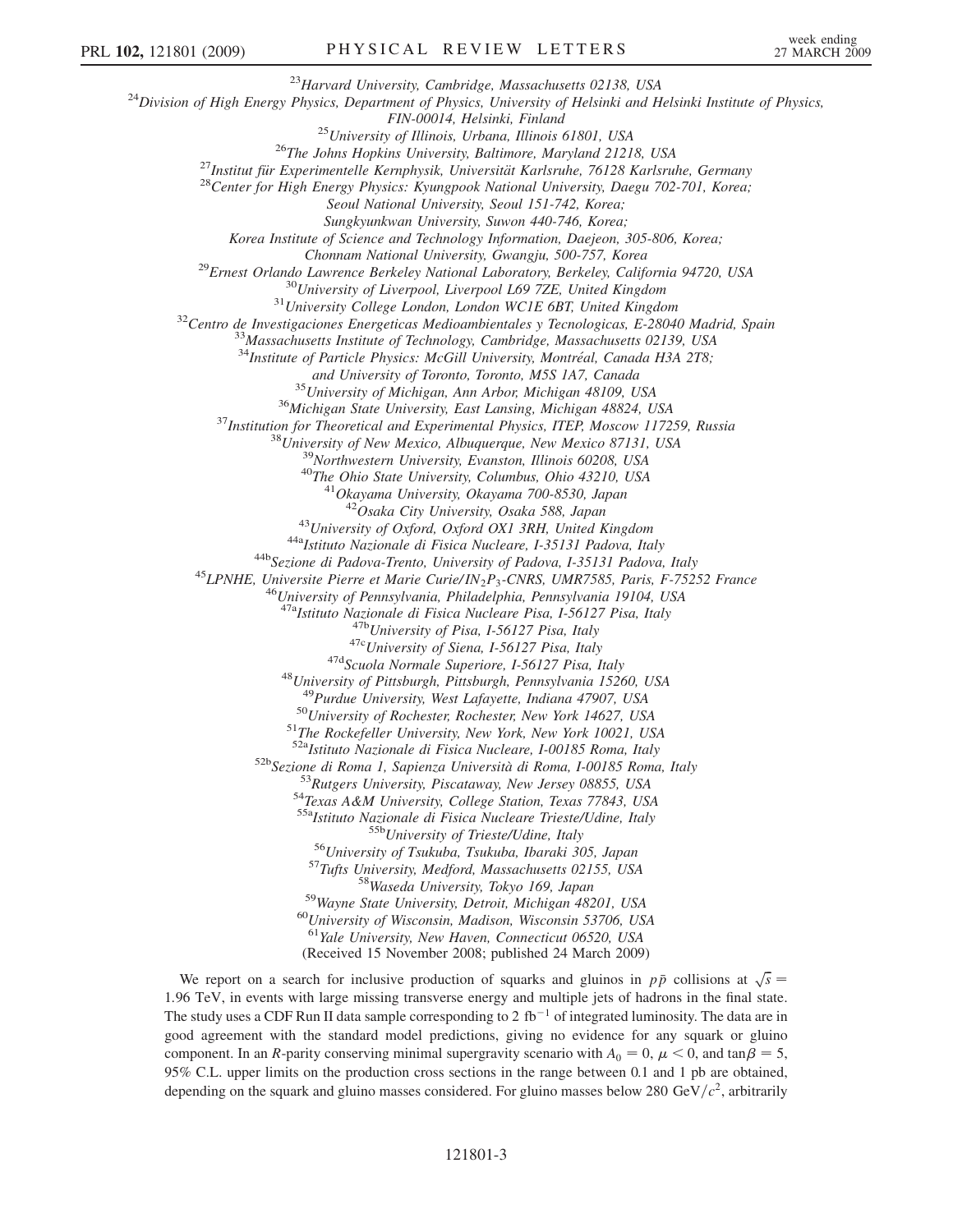large squark masses are excluded at the 95% C.L., while for mass degenerate gluinos and squarks, masses below 392 GeV/ $c^2$  are excluded at the 95% C.L.

DOI: [10.1103/PhysRevLett.102.121801](http://dx.doi.org/10.1103/PhysRevLett.102.121801) PACS numbers: 14.80.Ly, 12.60.Jv

Supersymmetry (SUSY) [[1\]](#page-6-0) is regarded as a possible extension of the standard model (SM) that naturally solves the hierarchy problem and provides a possible candidate for dark matter in the Universe. SUSY introduces a new symmetry that relates fermionic and bosonic degrees of freedom, and doubles the SM spectrum of particles by introducing a new supersymmetric partner (sparticle) for each particle in the SM. Results on similar inclusive searches for SUSY using Tevatron data have been previously reported by both the CDF and D0 experiments in Run I [\[2](#page-6-0)] and by the D0 experiment in Run II [\[3](#page-6-0)]. This Letter presents new results on an inclusive search for squarks and gluinos, supersymmetric partners of quarks and gluons, based on data collected by the CDF experiment in Run II and corresponding to 2.0  $fb^{-1}$  of integrated luminosity. The analysis is performed within the framework of minimal supergravity (mSUGRA) [[4\]](#page-6-0) and assumes R-parity conservation where sparticles are produced in pairs and the lightest supersymmetric particle (LSP) is stable, neutral, and weakly interacting. The expected signal is characterized by the production of multiple jets of hadrons from the cascade decays of squarks and gluinos and large missing transverse energy  $E_T$  [\[5](#page-6-0)] from the presence of two LSPs in the final state. In a scenario with squark masses  $M_{\tilde{q}}$ significantly larger than the gluino mass  $M_{\tilde{g}}$ , at least four jets in the final state are expected, while for  $M_{\tilde{g}} > M_{\tilde{g}}$  dijet configurations dominate. Separate analyses are carried out for events with at least two, three, and four jets in the final state and with different requirements on the minimum  $\not\hspace{-.15cm}/_{T}$ .

The CDF II detector is described in detail elsewhere [[6\]](#page-6-0). The detector has a charged particle tracking system that is immersed in a 1.4 T solenoidal magnetic field coaxial with the beam line, and provides coverage in the pseudorapidity [\[5\]](#page-6-0) range  $|\eta| \le 2$ . Segmented sampling calorimeters, arranged in a projective tower geometry surround the trackranged in a projective tower geometry, surround the tracking system and measure the energy of interacting particles for  $|\eta|$  < 3.6. Cherenkov counters in the region 3.7 <  $|\eta|$  < 4.7 measure the number of inelastic  $p\bar{p}$  collisions to determine the luminosity [\[7\]](#page-6-0).

Samples of simulated QCD-jets,  $t\bar{t}$  production, and discon  $(WW ZW)$  and  $ZZ$ ) processes are generated using boson (WW, ZW, and ZZ) processes are generated using the PYTHIA 6.216 [\[8\]](#page-6-0) Monte Carlo generator with Tune A [\[9\]](#page-6-0). The normalization of the QCD-jets sample is extracted from data in a low  $\not{E}_T$  region, while  $t\bar{t}$  and diboson samples<br>are normalized to next-to-leading order (NI O) predictions are normalized to next-to-leading order (NLO) predictions [\[10,11\]](#page-6-0). Samples of simulated  $Z/\gamma^*$  + jets and W + jets events are generated using the ALPGEN 2.1 program [\[12\]](#page-6-0) where exclusive subsamples with different jet multiplicities are combined, and the resulting samples are normalized to the measured Z and W inclusive cross sections [[13\]](#page-6-0). Finally, samples of single top events are produced using the

MADEVENT program [\[14\]](#page-6-0) and normalized using NLO predictions [[15](#page-6-0)]. In mSUGRA, the mass spectrum of sparticles is determined by five parameters: the common scalar and gaugino masses at the GUT scale,  $M_0$  and  $M_{1/2}$ , respectively; the common trilinear coupling at the GUT scale,  $A_0$ ; the sign of the Higgsino mixing parameter,  $\mu$ ; and the ratio of the Higgs vacuum expectation values,  $tan\beta$ . The mSUGRA samples are generated using the ISASUGRA immSUGRA samples are generated using the ISASUGRA implementation in PYTHIA with  $A_0 = 0$ ,  $\mu < 0$ , and  $\tan \beta = 5$  as inspired by previous studies [16]. A total of 132 5, as inspired by previous studies [\[16\]](#page-6-0). A total of 132 different squark and gluino masses are generated via variations of  $M_0$  and  $M_{1/2}$  in the range  $M_0 < 600 \text{ GeV}/c^2$  and  $50 < M_{1/2} < 220 \text{ GeV}/c^2$ . At low tan $\beta$ , the squarks from the first two generations are nearly degenerate, whereas the the first two generations are nearly degenerate, whereas the mixing of the third generation leads to slightly lighter sbottom masses and much lighter top squark masses. In this analysis, top squark pair production processes are not considered. The contribution from hard processes involving sbottom production is almost negligible, and is not included in the calculation of the signal efficiencies to avoid a dependency on the details of the model for squark mixing. The mSUGRA samples are normalized using NLO cross sections as determined by PROSPINO 2.0 [[17](#page-6-0)], with input parameters provided by ISAJET 7.74 [[18](#page-6-0)]. CTEQ61M parton distribution functions (PDFs) [[19](#page-6-0)] are used, and renormalization and factorization scales are set to the average mass [\[20\]](#page-6-0) of the sparticles produced in the hard interaction. The Monte Carlo events are passed through a full CDF II detector simulation (based on GEANT3 [\[21\]](#page-6-0) and GFLASH [[22](#page-6-0)]) and reconstructed and analyzed with the same analysis chain as for the data.

Data are collected using a three-level trigger system that selects events with  $E_T > 35$  GeV and at least two calorimeter clusters with  $E_T$  above 10 GeV. The events are then required to have a primary vertex with a z position within 60 cm of the nominal interaction. Jets are reconstructed from the energy deposits in the calorimeter towers using a cone-based jet algorithm [[23](#page-6-0)] with cone radius  $R = \sqrt{\Delta \eta^2 + \Delta \phi^2} = 0.7$ , and the measured  $E_T^{\text{jet}}$  is corrected for detector effects and contributions from multiple  $n\bar{n}$ for detector effects and contributions from multiple  $p\bar{p}$ interactions per crossing at high instantaneous luminosity, as discussed in Ref. [\[24](#page-6-0)]. The events are required to have at least two, three, or four jets (depending on the final state considered), each jet with corrected transverse energy  $E_T^{\text{jet}} > 25 \text{ GeV}$  and pseudorapidity in the range  $|\eta^{\text{jet}}| <$ <br>2.0 and at least one of the jets is required to have  $|\eta^{\text{jet}}| <$ 2.0, and at least one of the jets is required to have  $|\eta^{\text{jet}}|$  < 1.1. Finally, the events are required to have  $E_T > 70$  GeV. For the kinematic range in  $\not\!\!E_T$  and the  $E_T^{\text{jet}}$  of the jets<br>considered in this analysis the trigger selection is 100% considered in this analysis, the trigger selection is 100% efficient. Beam-related backgrounds and cosmic rays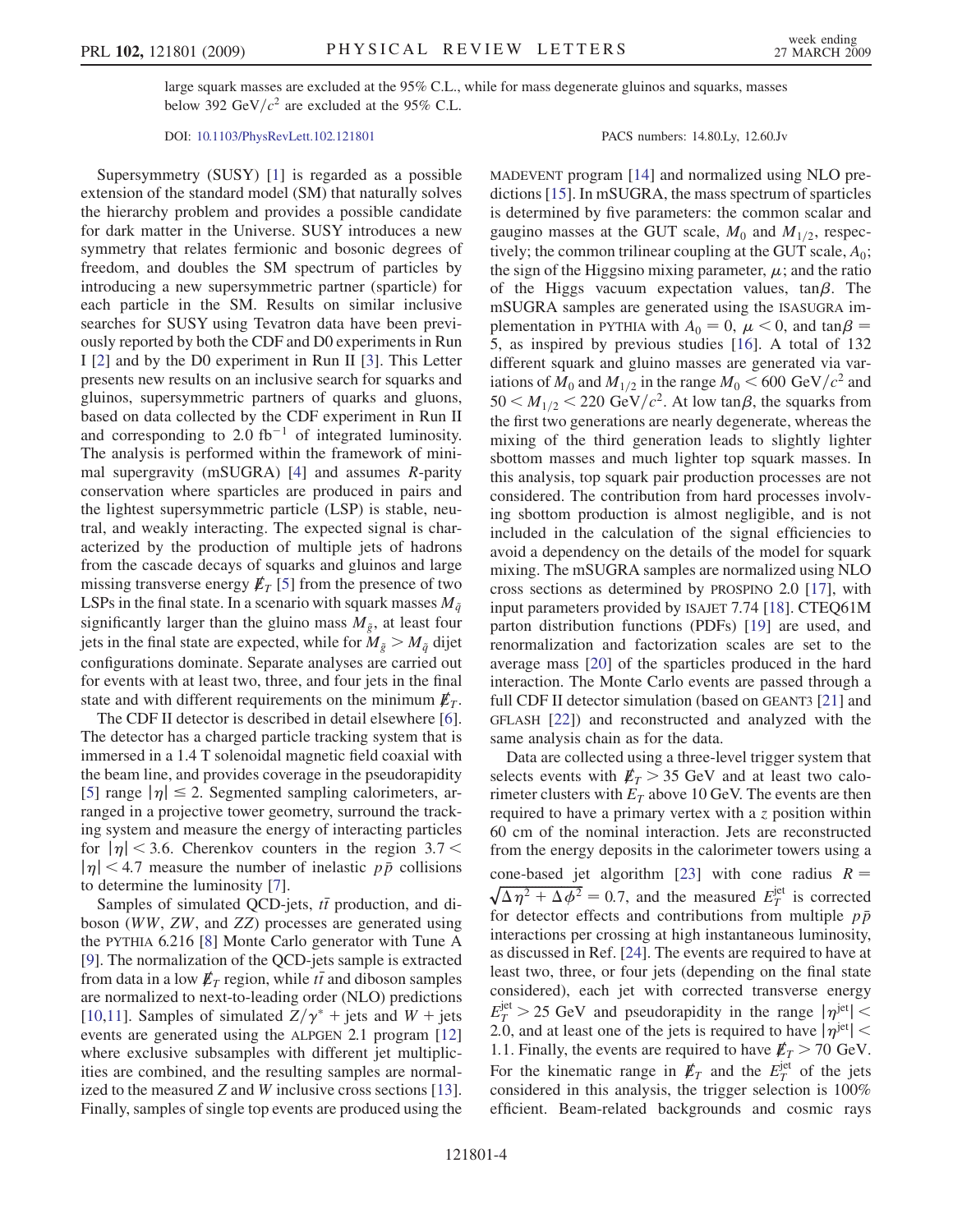<span id="page-4-0"></span>are removed by requiring an average jet electromagnetic fraction  $f_{em} = \sum_{jets} E_{T,em}^{jet} / \sum_{jets} E_T^{jet} > 0.15$ , where  $E_{T,em}^{jet}$  denotes the electromagnetic component of the jet transverse energy, and the sums run over all the selected jets in the event. In addition, the events are required to have an average charged particle fraction  $f_{ch} = \sum_{i \in \mathcal{S}} p_{T \text{ trk}}^{\text{jet}} / \sum_{i \in \mathcal{S}} E_T^{\text{jet}} > 0.15$ , where, for each selected jet  $p_{T,\text{trk}}^{\text{jet}} / \sum_{\text{jets}} E_T^{\text{jet}} > 0.15$ , where, for each selected jet  $\sum_{j \text{ets}} P_{T,\text{trk}} / \sum_{j \text{ets}} E_T > 0.15$ , where, for each selected jet<br>with  $|\eta^{\text{jet}}| < 1.1$ ,  $p_{T,\text{trk}}^{\text{jet}}$  is computed as the scalar sum of the transverse momenta  $p_T^{\text{track}}$  of tracks with  $p_T^{\text{track}}$ <br>0.3 GeV/c and within a cone of radius  $R = 0.4$  arous 0.3 GeV/c and within a cone of radius  $R = 0.4$  around<br>the jet axis the jet axis.

The dominant QCD-jets background with large  $\not\hspace{-1.2mm}E_{T}$  originates from the misreconstruction of the jet energies in the calorimeters. In such events, the  $\not\!\vec{E}_T$  direction tends to be aligned, in the transverse plane, with one of the leading jets in the event. This background contribution is suppressed by requiring an azimuthal separation  $\Delta \phi(\cancel{E}_T - \text{jet}) > 0.7$  for each of the selected jets in the event. In the case of the foureach of the selected jets in the event. In the case of the fourjets analysis, the requirement for the least energetic jet is limited to  $\Delta \phi (E_T - \text{jet}) > 0.3$ . Finally, in the two-jets analysis case the events are rejected if they contain a third analysis case, the events are rejected if they contain a third jet with  $E_T^{\text{jet}} > 25 \text{ GeV}, |\eta^{\text{jet}}| < 2.0$ , and  $\Delta \phi(\vec{\mathbf{E}}_T - \text{jet}) < 0.2$  The SM background contributions with energetic elec-<sup>0</sup>:2. The SM background contributions with energetic electrons [\[25\]](#page-6-0) in the final state from Z and W decays are suppressed by requiring  $E_{T,em}^{jet}/E_{T}^{jet} < 0.9$  for each selected<br>ist in the event. In addition, events that have one isolated jet in the event. In addition, events that have one isolated track with  $p_T^{\text{track}} > 10 \text{ GeV}/c$  and  $\Delta \phi(\mathbf{E}_T - \text{track}) < 0.7$ , or two isolated tracks with an invariant mass 76  $\lt M$ . or two isolated tracks with an invariant mass 76  $\leq M_{\text{trks}}$   $\leq$ 106 GeV/ $c^2$ , are vetoed to reject backgrounds with W or Z bosons decaying into muon or tau leptons.

An optimization is carried out to determine, for each final state, the lower thresholds on  $\not\!\!E_T$ , the  $E_T^{\text{jet}}$  of the individual jate and H defined as  $H = \nabla E_{\text{jet}}^{\text{jet}}$  [261] individual jets, and  $H_T$ , defined as  $H_T = \sum_{j \text{ets}} E_T^{jet}$  [\[26\]](#page-6-0). For each mSUGRA sample, the procedure maximizes  $S/\sqrt{B}$ , where S denotes the number of SUSY events and  $\overline{B}$  is the total SM background. The results from the differ- $B$  is the total SM background. The results from the differ-<br>ent mSHGRA samples are then combined to define for ent mSUGRA samples are then combined to define, for each final state, a single set of lower thresholds that maximizes the search sensitivity in the widest range of squark and gluino masses (see Table I). As an example, for  $M_{\tilde{q}} =$  $M_{\tilde{g}}$  and masses between 300 and 400 GeV/ $c^2$ , values for  $S/\sqrt{B}$  in the range between 20 and 6 are obtained, corresponding to SUSY selection efficiencies of 4% to 12%, respectively.

TABLE I. Optimized lower thresholds on  $\not\hspace{-.1cm}E_T$ ,  $H_T$ , and  $E_T^{\text{jet}(i)}$  $(i = 1 - 4)$  for each analysis.

| Lower thresholds (GeV) |     |       |                       |                           |                    |                       |  |  |
|------------------------|-----|-------|-----------------------|---------------------------|--------------------|-----------------------|--|--|
| Final state            |     | $H_T$ | $E_T^{\text{jet}(1)}$ | $E_{\tau}^{{\rm jet}(2)}$ | $E_T^{\rm jet(3)}$ | $E_T^{\text{jet}(4)}$ |  |  |
| $\n  ET + \geq 2$ jets | 180 | 330   | 165                   | 100                       | .                  | .                     |  |  |
| $\n  ET + \geq 3$ jets | 120 | 330   | 140                   | 100                       | 25                 | .                     |  |  |
| $\n  ET + \geq 4$ jets | 90  | 280   | 95                    | 55                        | 55                 |                       |  |  |

A number of control samples in data are considered to test the validity of the SM background predictions for the different processes, as extracted from simulated events [\[27\]](#page-6-0). The samples are defined by reversing the logic of the selection criteria described above. Good agreement is observed between the data and the SM predictions in each of the control regions for all the final states considered.

A detailed study of the systematic uncertainties is carried out for each final state [[27](#page-6-0),[28](#page-6-0)]. A 3% uncertainty on the absolute jet energy scale [[24](#page-6-0)] in the calorimeter introduces an uncertainty in the background prediction that varies between 24% and 34%, and an uncertainty on the mSUGRA signal efficiencies between 15% and 17%. Uncertainties related to the modeling of the initial- and final-state soft gluon radiation in the simulated samples translate into a 3% to 6% uncertainty on the mSUGRA signal efficiency, and uncertainties on the background predictions that vary between 8% and 10%. An additional 10% uncertainty on the diboson and top quark contributions accounts for the uncertainty on the predicted cross sections at NLO. A 2% uncertainty on the measured Drell-Yan cross sections, relevant for  $Z/\gamma^*$  + jets and W + jets processes, is also included. The total systematic uncertainty on the SM predictions varies between 31% and 35% as the jet multiplicity increases. Various sources of uncertainty in the mSUGRA cross sections at NLO, as



FIG. 1 (color online). Measured  $H_T$  and  $\not\hspace{-.15cm}/\,$  distributions (black dots) in events with at least two (bottom), three (middle), and four (top) jets in the final state compared to the SM predictions (solid lines) and the  $SM + mSUGRA$  predictions (dashed lines). The shaded bands show the total systematic uncertainty on the SM predictions, and the arrows indicate optimized lower thresholds.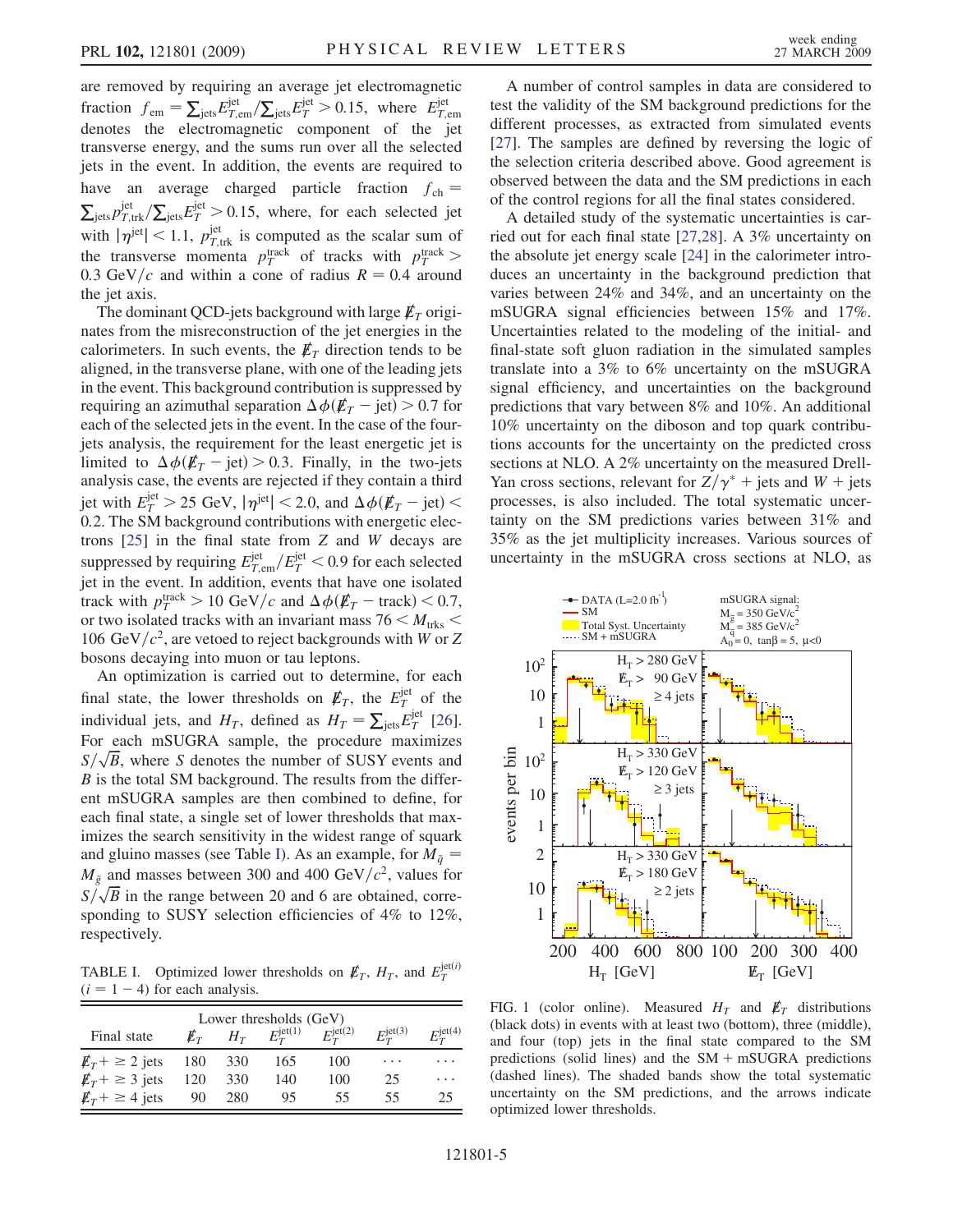TABLE II. Number of events in data for each final state compared to SM predictions, including statistical and systematic uncertainties summed in quadrature.

| Events in data $(2 \text{ fb}^{-1})$   |                     |                     |                     |  |  |  |  |
|----------------------------------------|---------------------|---------------------|---------------------|--|--|--|--|
|                                        | $\geq$ 2 jets<br>18 | $\geq$ 3 jets<br>38 | $\geq$ 4 jets<br>45 |  |  |  |  |
| SM predictions                         |                     |                     |                     |  |  |  |  |
| QCD jets                               | $4.4 \pm 2.0$       | $13.3 \pm 4.6$      | $15.3 \pm 7.1$      |  |  |  |  |
| top                                    | $1.3 \pm 1.2$       | $7.6 \pm 4.1$       | $22.1 \pm 7.0$      |  |  |  |  |
| $Z \rightarrow \nu \bar{\nu}$ + jets   | $3.9 \pm 0.9$       | $5.4 \pm 1.4$       | $2.7 \pm 0.7$       |  |  |  |  |
| $Z/\gamma^* \rightarrow l^+l^-$ + jets | $0.1 \pm 0.1$       | $0.2 + 0.1$         | $0.1 + 0.1$         |  |  |  |  |
| $W \rightarrow l\nu$ + jets            | $6.1 \pm 2.2$       | $10.7 \pm 3.1$      | $7.7 \pm 2.2$       |  |  |  |  |
| WW, ZW, ZZ                             | $0.2 \pm 0.2$       | $0.3 \pm 0.2$       | $0.5 \pm 0.2$       |  |  |  |  |
| total SM                               | $16 \pm 5$          | $37 \pm 12$         | $48 \pm 17$         |  |  |  |  |

determined using PROSPINO, are considered. The uncertainty on the PDFs varies between 10% and 24%, depending on the mSUGRA point and within the mass range considered. Variations of the renormalization and factorization scales by a factor of 2 change the theoretical cross sections by 20% to 25%.

Figure [1](#page-4-0) shows the measured  $H_T$  and  $\not\hspace{-.15cm}/\,$  distributions compared to the SM predictions after final selection criteria are applied, except the one indicated by an arrow. The figure also shows the impact of a given mSUGRA scenario. The measured distributions are in good agreement with the SM predictions in each of the three final states considered. In Table II, the observed number of events and the SM predictions are presented for each final state. A global  $\chi^2$ test, including correlations between systematic uncertainties, gives a 94% probability.

The results are translated into 95% C.L. upper limits on the cross section for squark and gluino production in different regions of the squark-gluino mass plane, using a Bayesian approach [\[29\]](#page-6-0) and including statistical and systematic uncertainties. For the latter, correlations between systematic uncertainties on signal efficiencies and background predictions are taken into account, and an additional 6% uncertainty on the total luminosity is included. For each mSUGRA point considered, observed and expected limits are computed separately for each of the three analyses, and the one with the best expected limit is adopted as the nominal result. Cross sections in the range between 0.1 and 1 pb are excluded by this analysis, depending on the masses considered [[27](#page-6-0)]. The observed numbers of events in data are also translated into 95% C.L. upper limits for squark and gluino masses, for which the uncertainties on the theoretical cross sections are included in the limit calculation, and where the three analyses are combined in a similar way as for the cross section limits. Figure 2 shows the excluded region in the squark-gluino mass plane. For the mSUGRA scenario considered, all squark masses are excluded for  $M_{\tilde{g}} < 280 \text{ GeV}/c^2$ , while



FIG. 2 (color online). Exclusion plane at 95% C.L. as a function of squark and gluino masses in an mSUGRA scenario with  $A_0 = 0$ ,  $\mu < 0$ , and  $\tan \beta = 5$ . The observed (solid line) and expected (dashed line) upper limits are compared to previous expected (dashed line) upper limits are compared to previous results from SPS [\[30\]](#page-6-0) and LEP [[31](#page-6-0)] experiments at CERN (shaded bands and dotted lines), and from the Run I at the Tevatron [[2\]](#page-6-0) (dashed-dotted line). The hatched area indicates the region in the plane with no mSUGRA solution.

for  $M_{\tilde{q}} = M_{\tilde{g}}$  masses up to 392 GeV/ $c^2$  are excluded.<br>Finally for  $M_{\tilde{g}} < 400$  GeV/ $c^2$  gluinos with  $M_{\tilde{g}} <$ Finally, for  $M_{\tilde{q}} < 400 \text{ GeV}/c^2$  gluinos with  $M_{\tilde{g}} < 340 \text{ GeV}/c^2$  are excluded. This analysis extends the pre-340 GeV/ $c^2$  are excluded. This analysis extends the previous Run I limits from the Tevatron by 80 to 140 GeV/ $c^2$ .

In summary, we report results on an inclusive search for squarks and gluinos in  $p\bar{p}$  collisions at  $\sqrt{s} = 1.96$  TeV in<br>events with large  $\vec{k}_m$  and multiple jets in the final states such that the general  $\mathbb{F}_F$  is considered in the final states,<br>based on 2 fb<sup>-1</sup> of CDF Run II data. The measurements are based on 2 fb<sup>-1</sup> of CDF Run II data. The measurements are in good agreement with SM predictions for backgrounds. The results are translated into 95% C.L. upper limits on production cross sections and squark and gluino masses in a given mSUGRA scenario, which significantly extend Run I results.

We thank the Fermilab staff and the technical staffs of the participating institutions for their vital contributions. This work was supported by the U.S. Department of Energy and National Science Foundation; the Italian Istituto Nazionale di Fisica Nucleare; the Ministry of Education, Culture, Sports, Science and Technology of Japan; the Natural Sciences and Engineering Research Council of Canada; the National Science Council of the Republic of China; the Swiss National Science Foundation; the A. P. Sloan Foundation; the Bundesministerium für Bildung und Forschung, Germany; the Korean Science and Engineering Foundation and the Korean Research